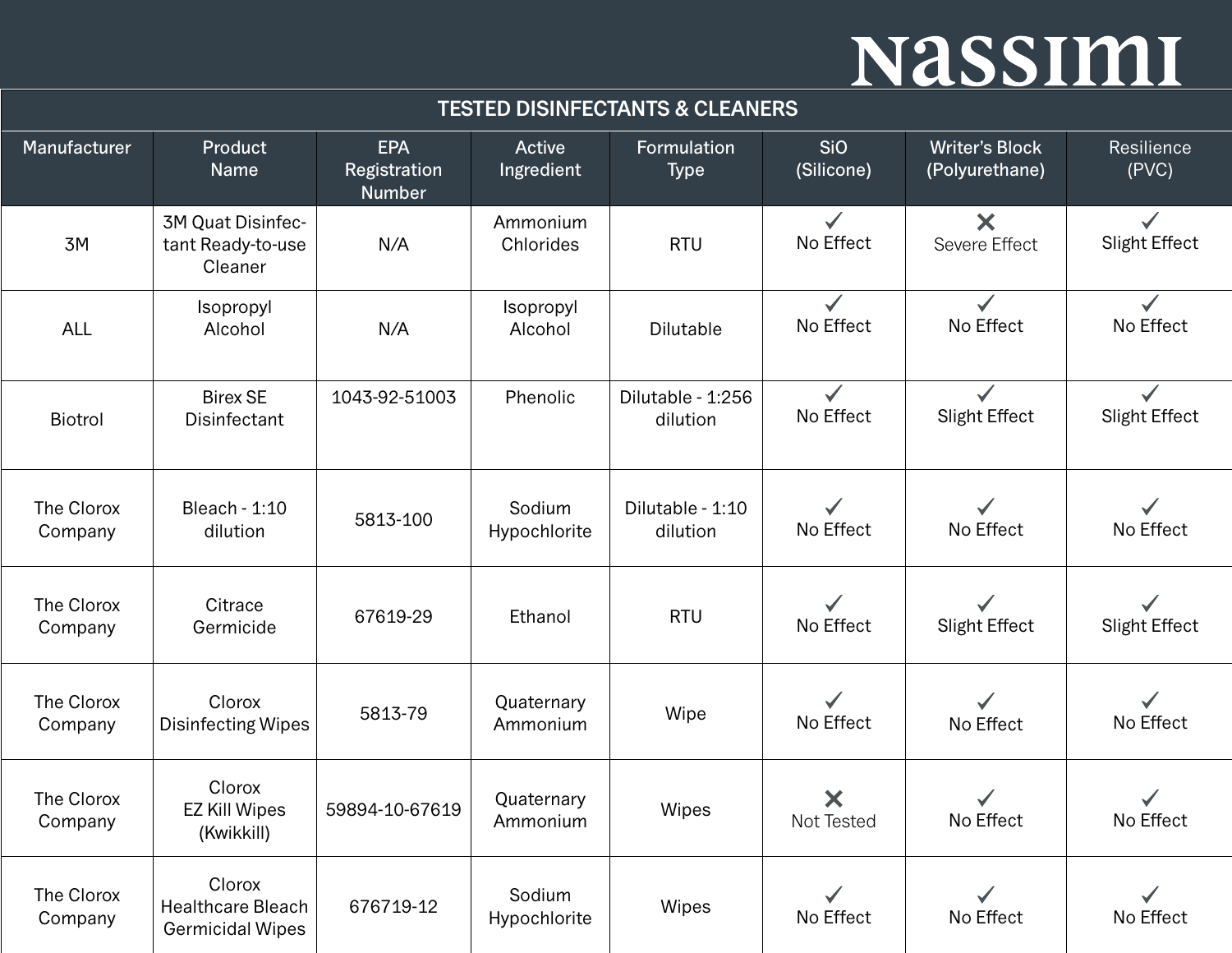| Manufacturer           | Product<br>Name                             | <b>EPA</b><br>Registration<br><b>Number</b> | Active<br>Ingredient   | Formulation<br><b>Type</b>    | <b>SiO</b><br>(Silicone)  | <b>Writer's Block</b><br>(Polyurethane) | Resilience<br>(PVC)       |
|------------------------|---------------------------------------------|---------------------------------------------|------------------------|-------------------------------|---------------------------|-----------------------------------------|---------------------------|
| The Clorox<br>Company  | Clorox Hydrogen<br>Peroxide<br>Wipes        | 67619-25                                    | Hydrogen<br>Peroxide   | Wipes                         | $\checkmark$<br>No Effect | $\checkmark$<br>No Effect               | $\checkmark$<br>No Effect |
| The Clorox<br>Company  | Clorox Hydrogen<br>Peroxide<br>Disinfectant | 67619-24                                    | Hydrogen<br>Peroxide   | <b>RTU</b>                    | $\checkmark$<br>No Effect | $\checkmark$<br>No Effect               | No Effect                 |
| The Clorox<br>Company  | Formula 409<br>All Purpose Spray<br>Cleaner | 5813-73                                     | Quaternary<br>Ammonium | <b>RTU</b>                    | No Effect                 | No Effect                               | No Effect                 |
| The Clorox<br>Company  | Greenworks<br>All Purpose<br>Cleaner        | N/A                                         | N/A                    | <b>RTU</b>                    | $\checkmark$<br>No Effect | $\checkmark$<br>No Effect               | $\checkmark$<br>No Effect |
| The Clorox<br>Company  | Clorox Urine<br>Remover                     | N/A                                         | Hydrogen<br>Peroxide   | <b>RTU</b>                    | $\checkmark$<br>No Effect | $\checkmark$<br>No Effect               | $\checkmark$<br>No Effect |
| Diversey Inc           | Oxiver Five 16 Dis-<br>infectant Cleaner    | 70627-54                                    | Hydrogen Perox-<br>ide | Dilutable - 1:16<br>Dilution  | $\checkmark$<br>No Effect | $\checkmark$<br>No Effect               | $\checkmark$<br>No Effect |
| <b>Diversey</b><br>Inc | Oxivir TB                                   | 70627-56                                    | Hydrogen<br>Peroxide   | <b>RTU</b>                    | No Effect                 | No Effect                               | No Effect                 |
| <b>Diversey</b><br>Inc | Virex II 256                                | 70627-24                                    | Quaternary<br>Ammonium | Dilutable - 1:256<br>dilution | No Effect                 | No Effect                               | No Effect                 |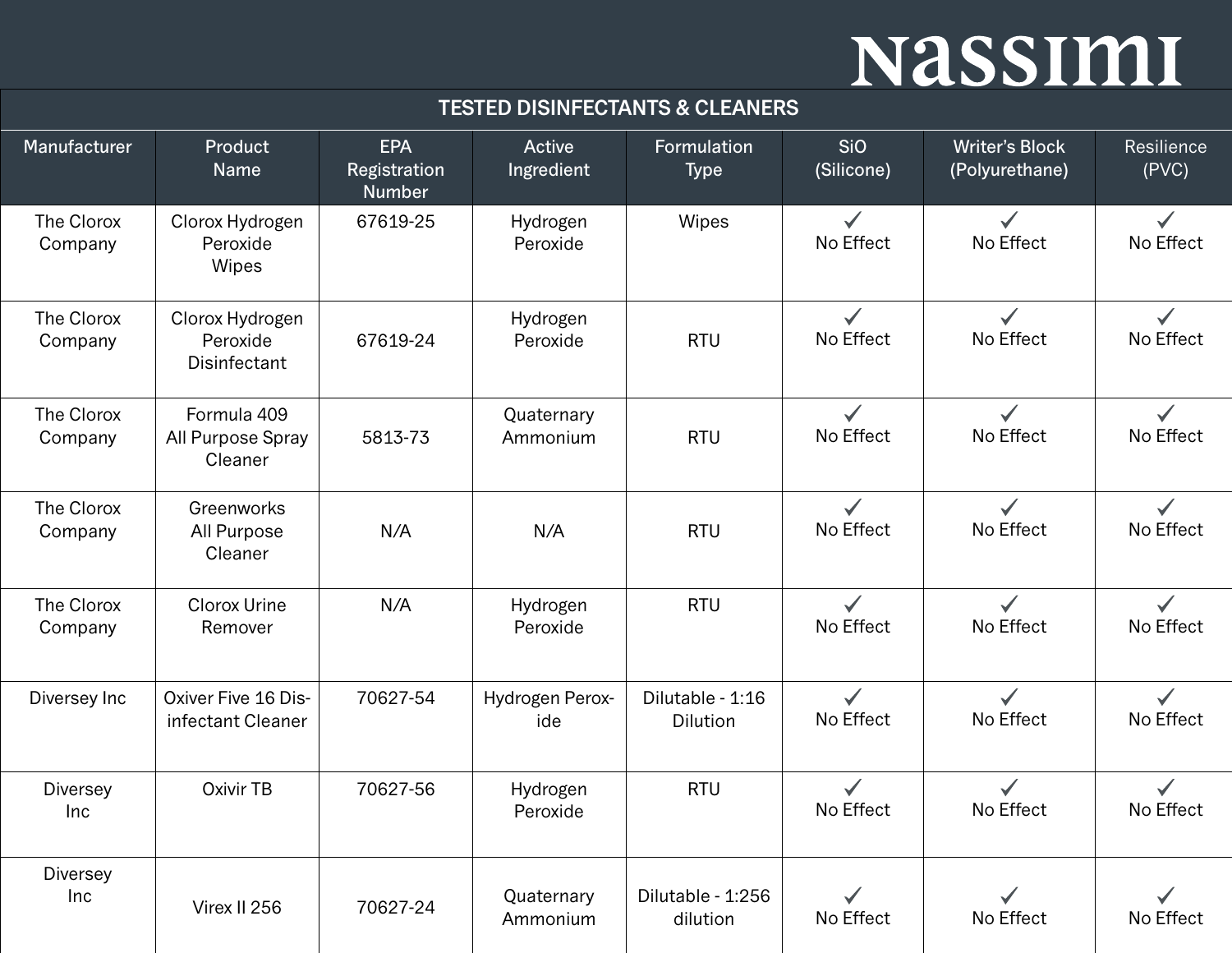| Manufacturer                | Product<br>Name                                                        | <b>EPA</b><br>Registration<br><b>Number</b> | <b>Active</b><br>Ingredient | Formulation<br><b>Type</b>    | <b>SiO</b><br>(Silicone)  | <b>Writer's Block</b><br>(Polyurthane) | Resilience<br>(PVC)       |
|-----------------------------|------------------------------------------------------------------------|---------------------------------------------|-----------------------------|-------------------------------|---------------------------|----------------------------------------|---------------------------|
| <b>Diversey</b><br>Inc      | Virex Plus One-<br><b>Steop Disinfectant</b><br>Cleaner &<br>Deoderant | 6836-349-70627                              | Ammonium<br>Clorides        | Dilutable - 1:256<br>dilution | No Effect                 | No Effect                              | $\checkmark$<br>No Effect |
| <b>Diversey</b><br>Inc      | Virox 5                                                                | N/A                                         | Hydrogen<br>Peroxide        | Dilutable - 1:16<br>dilution  | No Effect                 | No Effect                              | No Effect                 |
| <b>Diversey</b><br>Inc      | Virox AHP 5<br>Disinfectant<br><b>Cleaner Surface</b><br>Wipes         | N/A                                         | Hydrogen<br>Peroxide        | Wipes                         | X<br><b>Not Tested</b>    | No Effect                              | $\checkmark$<br>No Effect |
| Ecolab                      | Neutral<br>Disinfectant<br>Cleaner                                     | 47371-129-1677                              | Quaternary<br>Ammonium      | Dilutable - 1:128<br>dilution | $\checkmark$<br>No Effect | $\checkmark$<br>No Effect              | $\checkmark$<br>No Effect |
| Ecolab                      | Oasis 146                                                              | 1677-198                                    | Quaternary<br>Ammonium      | Dilutable -1:40<br>dilution   | $\checkmark$<br>No Effect | $\checkmark$<br>No Effect              | $\checkmark$<br>No Effect |
| Ecolab                      | Oasis Quat 144                                                         | 1677-43                                     | Quaternary<br>Ammonium      | Dilutable- 1:128<br>dilution  | $\checkmark$<br>No Effect | $\checkmark$<br>No Effect              | $\checkmark$<br>No Effect |
| Ecolab                      | Oxycide                                                                | 1677-237                                    | Hydrogen<br>Peroxide        | Dilutable - 1:40<br>dilution  | $\checkmark$<br>No Effect | $\checkmark$<br>No Effect              | $\checkmark$<br>No Effect |
| Envirocleanse<br><b>LLC</b> | Envirocleanse A<br><b>Anolite Solution</b>                             | 85134-1                                     | Hypchlorous<br>acid         | <b>RTU</b>                    | ×<br>Not Tested           | Moderate Effect                        | Moderate Effect           |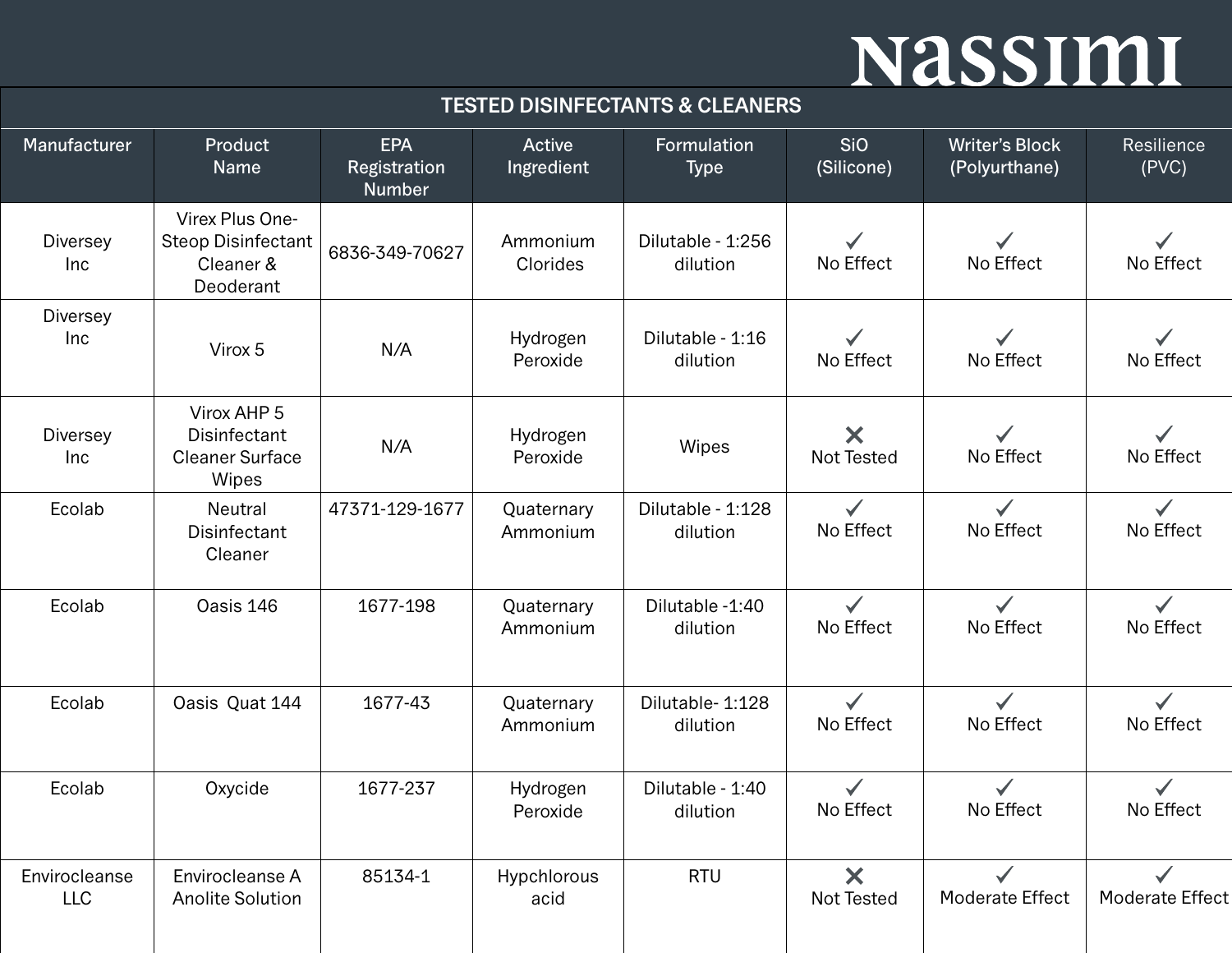| Manufacturer   | Product<br>Name                                                         | <b>EPA</b><br>Registration<br><b>Number</b> | Active<br>Ingredient                    | Formulation<br><b>Type</b> | <b>SiO</b><br>(Silicone)  | <b>Writer's Block</b><br>(Polyurthane) | Resilience<br>(PVC)                               |
|----------------|-------------------------------------------------------------------------|---------------------------------------------|-----------------------------------------|----------------------------|---------------------------|----------------------------------------|---------------------------------------------------|
| EvaClean       | Purtabs                                                                 | 71847-6-91524                               | Sodium<br>Dichloroisocyan-<br>urate     | Dilution-500ppm            | ×<br>Not Tested           | $\checkmark$<br>No Effect              | $\checkmark$<br>No Effect                         |
| Gojo Inustries | <b>Purell Food Service</b><br>Sanitizer                                 | 84368-1                                     | <b>Ethyl Alcohol</b>                    | <b>RTU</b>                 | $\checkmark$<br>No Effect | $\checkmark$<br><b>Slight Effect</b>   | $\checkmark$<br>No Effect                         |
| Metrex         | Caviwipes                                                               | 46781-8                                     | Quarternary<br>Ammonium;<br>Isopropanol | <b>RTU</b>                 | $\checkmark$<br>No Effect | <b>Slight Effect</b>                   | $\checkmark$<br>Slight Effect                     |
| <b>MIDLAB</b>  | Maxim Facility +<br>One-Step Disinfec-<br>tant Cleaner and<br>Deoderant | 45745-11                                    | Hydrogen Perox-<br>ide                  | <b>RTU</b>                 | No Effect                 | No Effect                              | No Effect                                         |
| PDI            | Sani-Cloth<br>AF3                                                       | 9480-9                                      | Quaternary<br>Ammonium                  | Wipe                       | $\checkmark$<br>No Effect | $\checkmark$<br>No Effect              | $\checkmark$<br>No Effect                         |
| PDI            | Sani-Cloth Bleach<br>Germicidal Wipe                                    | 9480-8                                      | Sodium<br>Hypochlorite                  | Wipe                       | $\checkmark$<br>No Effect | ×<br><b>Severe Effect</b>              | $\boldsymbol{\mathsf{X}}$<br><b>Severe Effect</b> |
| PDI            | Sani-Cloth<br>Germicidal Wipe                                           | 9480-4                                      | Quaternary<br>Ammonium;<br>Isopropanol  | Wipe                       | $\checkmark$<br>No Effect | No Effect                              | Slight Effect                                     |
| PDI            | Sani-Cloth HB                                                           | 61178-4-9480                                | Quaternary<br>Ammonium                  | Wipe                       | No Effect                 | No Effect                              | No Effect                                         |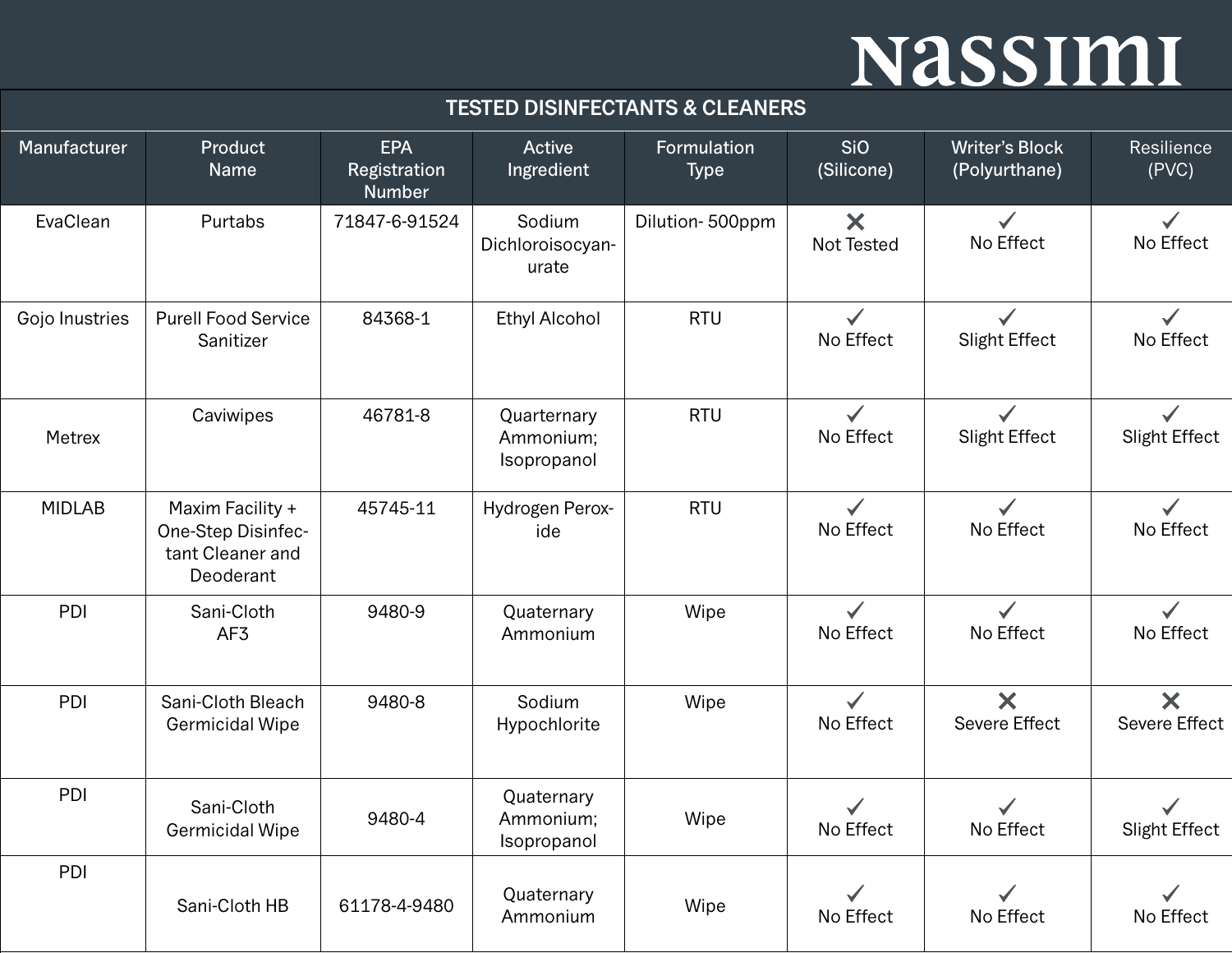| Manufacturer                              | Product<br>Name                                             | <b>EPA</b><br>Registration<br><b>Number</b> | <b>Active</b><br>Ingredient        | Formulation<br><b>Type</b> | <b>SiO</b><br>(Silicone)             | <b>Writer's Block</b><br>(Polyurthane) | Resilience<br>(PVC)       |
|-------------------------------------------|-------------------------------------------------------------|---------------------------------------------|------------------------------------|----------------------------|--------------------------------------|----------------------------------------|---------------------------|
| PDI                                       | Sani-Cloth Prime<br><b>Germicidal Dispos-</b><br>able Wipes | 9480-12                                     | Quarternary<br>Ammonium            | Wipe                       | No Effect                            | No Effect                              | No Effect                 |
| PDI                                       | Sani-Cloth Plus                                             | 9480-6                                      | Quaternary<br>Ammonium             | Wipe                       | $\checkmark$<br><b>Slight Effect</b> | X<br><b>Severe Effect</b>              | X<br><b>Severe Effect</b> |
| PDI                                       | Sani-Professional<br><b>Multi Surface Wipes</b>             | 9480-5                                      | Quaternary<br>Ammonium             | Wipes                      | X<br>Not Tested                      | No Effect                              | Slight Effect             |
| PDI                                       | Sani-Professional<br><b>Table Turners</b><br>Wipes          | 9480-13                                     | Quaternary<br>Ammonium             | Wipes                      | X<br>Not Tested                      | $\checkmark$<br>No Effect              | No Effect                 |
| Reckitt<br><b>Benckiser LLC</b>           | Lysol Spray                                                 | 777-99-675                                  | Quaternary<br>Ammonium;<br>Ethanol | <b>RTU</b>                 | $\checkmark$<br>No Effect            | $\checkmark$<br>No Effect              | $\checkmark$<br>No Effect |
| Reckitt<br><b>Benckiser LLC</b>           | Lysol Foaming<br>Disinfectant<br>Cleaner                    | 777-71-675                                  | Quaternary<br>Ammonium             | <b>RTU</b>                 | <b>Slight Effect</b>                 | $\checkmark$<br><b>Slight Effect</b>   | $\checkmark$<br>No Effect |
| <b>Russ Medical</b><br><b>Specialties</b> | Fade-A-Dyne                                                 | N/A                                         | N/A                                | <b>RTU</b>                 | ×<br><b>Not Tested</b>               | <b>Slight Effect</b>                   | Slight Effect             |
| Safetec of<br>America                     | SaniZide plus<br>germicidal<br>solutions                    | 1839-83-67161                               | Quaternary<br>Ammonium             | <b>RTU</b>                 | $\bm{\times}$<br>Not Tested          | <b>Slight Effect</b>                   | Slight Effect             |
| S.C. Johnson &<br>Son, Inc.               | Fantastik Spray<br>Cleaner                                  | 4822-530                                    | Quaternary<br>Ammonium             | <b>RTU</b>                 | No Effect                            | $\checkmark$<br>No Effect              | No Effect                 |